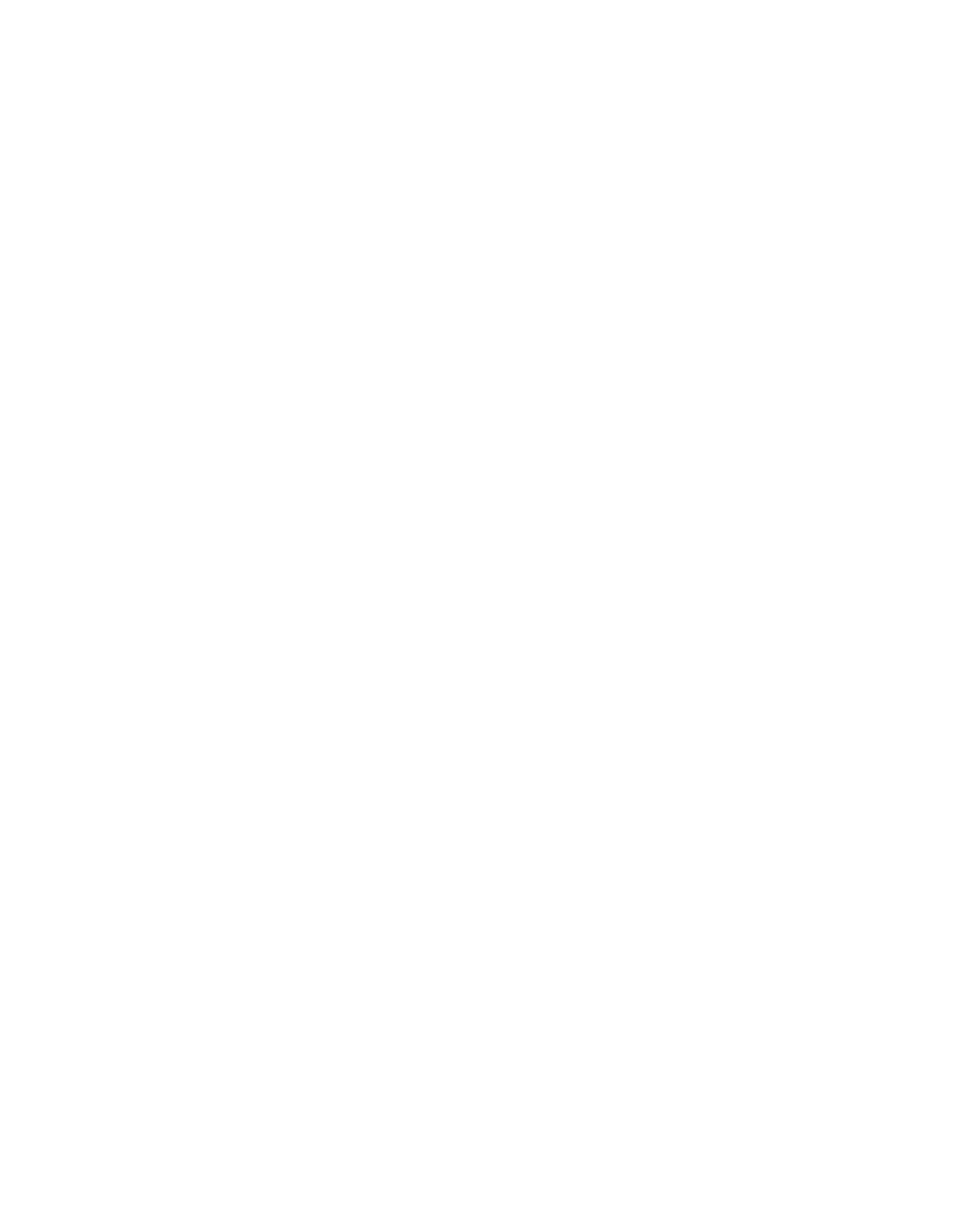engineer's requirements of "economic feasibility" but the downside is a severe reduction in top speed, making the ship useless for any existing requirements. For example, it would be too slow to be a cruise ship or a cargo ship.

But what if this enormous barge was assigned a voyage that required slowly cruising around the world, closely following the shoreline, and completing one circum-navigation approximately every three years? If the designers then incorporated the following amenities into this big barge, what would result?

- 18,000 living units, with prices ranging from \$180,000 to \$2.5 million, including a small number of premium suites currently priced at \$44 million. 3,000 commercial units in a similar price range
- 2,400 time-share units
- 10,000 hotel units
- A World Class Casino
- A ferryboat transportation system that provides departures every 15 minutes, 24 hours a day, to 3 or more local cities giving ship residents access to the local neighborhood and up to 30,000 land-based residents a chance to spend a day on the ship.
- A World-Class Medical Facility practicing Western and Eastern medical doctoring as well as preventive and anti-aging medicine.
- A School System that gives the students a chance to take a field trip into a different country each week for academic purposes or to compete with local schools in numerous sporting events. For example; The Freedom Ship High School Soccer team plays a Paris High School team this week at home and an Italian team next week in Italy, while the Freedom Ship High School Band presents a New Orleans Jazz musical at a concert hall in London in the UK.
- An International Trade Center that gives on-board companies and shops the opportunity to show and sell their products in a different Country each week.
- More than 41 ha of outdoor Park, Recreation, Exercise and Community space for the enjoyment of residents and visitors.

*Project Habakkuk* or *Habbakuk* (spelling varies) was a World War II-hatched plan by the British to construct an aircraft carrier out of Pykrete (a 14% mixture of wood pulp and freshwater ice), for use against German U-boats in the mid-Atlantic, which was out of range of protective Allied land-based airplanes.

The *Habakkuk*, as proposed to Winston Churchill (1874- 1965) by Lord Mountbatten (1900-1979) and Geoffrey Pyke (1893-1948) in December 1942, was to be approximately 610 m long and 91 m wide, with a deck-to-keel depth of 61 m, and bulkhead walls 12 m thick. It was intended to have a draft of 150 feet, and a displacement of 2,000,000 tons or more, to be constructed in timber and freshwater-rich wartime Canada from 280,000 blocks of ice.

The ice *Habakkuk* itself was never begun but experiments were conducted in the field.

*Arctic and Antarctic (Southern) oceans*. The ice fields of these oceans will be used for getting float platforms.

The amount of sea ice around the poles in winter varies from the Antarctic with  $18,000,000$  km<sup>2</sup> to the Arctic with 15,000,000 km<sup>2</sup>. The amount melted each summer is affected by the different environments: the cold Antarctic pole is over land, which is bordered by sea ice in the freely-circulating Southern Ocean.

The Arctic Ocean occupies a roughly circular basin and covers an area of about 14,056,000 km<sup>2</sup>. The situation in the Arctic is very different from Antactic sea (a polar sea surrounded by land, as opposed to a polar continent surrounded by sea) and the seasonal variation much less, consequently much Arctic sea ice is multi-year ice, and thicker: up to 3–4 meters thick over large areas, with ridges up to 35 meters thick. An *ice floe* is a floating chunk of sea ice that is less than 10 kilometers in its greatest dimension. Wider chunks of ice are called *ice fields*.

The North Pole is significantly warmer than the South Pole because it lies at sea level in the middle of an ocean (which acts as a reservoir of heat), rather than at altitude in a continental land mass. Winter (January) temperatures at the North Pole can range from about  $-43$  °C to  $-26$  °C, perhaps averaging around -34 °C. Summer temperatures (June, July and August) average around the freezing point  $(0^{\circ}C)$ . In midsummer of South pole, as the sun reaches its maximum elevation of about 23.5 degrees, temperatures at the South Pole average around  $-25$  °C. As the six-month 'day' wears on and the sun gets lower, temperatures drop as well, with temperatures around sunset (late March) and sunrise (late September) being about  $-45$  °C. In winter, the temperature remains steady at around  $-65$  °C. The highest temperature ever recorded at the Amundsen-Scott South Pole Station is  $-13.6$  °C, and the lowest is  $-82.8$  °C. However, this is by no means the absolute lowest recorded anywhere in the Earth, that being  $-89.6$  °C at Antarctica's Vostok Station on July 21, 1983.

### **DESCRIPTIONS AND INNOVATIONS**

The macro-engineering concept is to efficiently use a cheap floating platform taken from the ice fields in Arctic and Antarctica's Southern Ocean for the floating cities, island, and states. These cheap platforms protected by air-film (bottom and sides) and conventional insulating cover (top) and having cooling systems to deal with any leak-through heating can sustain the platform for an unlimited time. They can be increased in number or size at anytime, floated in warm oceans, travel to different continents and countries, serve as artificial airports, harbors and other marine improvements, as well as floating cities and industrial bases for virtually any use.

One possible means of construction is as follows: A scouting aircraft (helicopter) confirms a satellite-surveyed ice field as suitable and delivers to it a small tractor (Fig. **6**) with extensible wire–saw. The tractor saws up the ice platform to hew there from a platform of a specified size (including allowance for melting before insulation for example,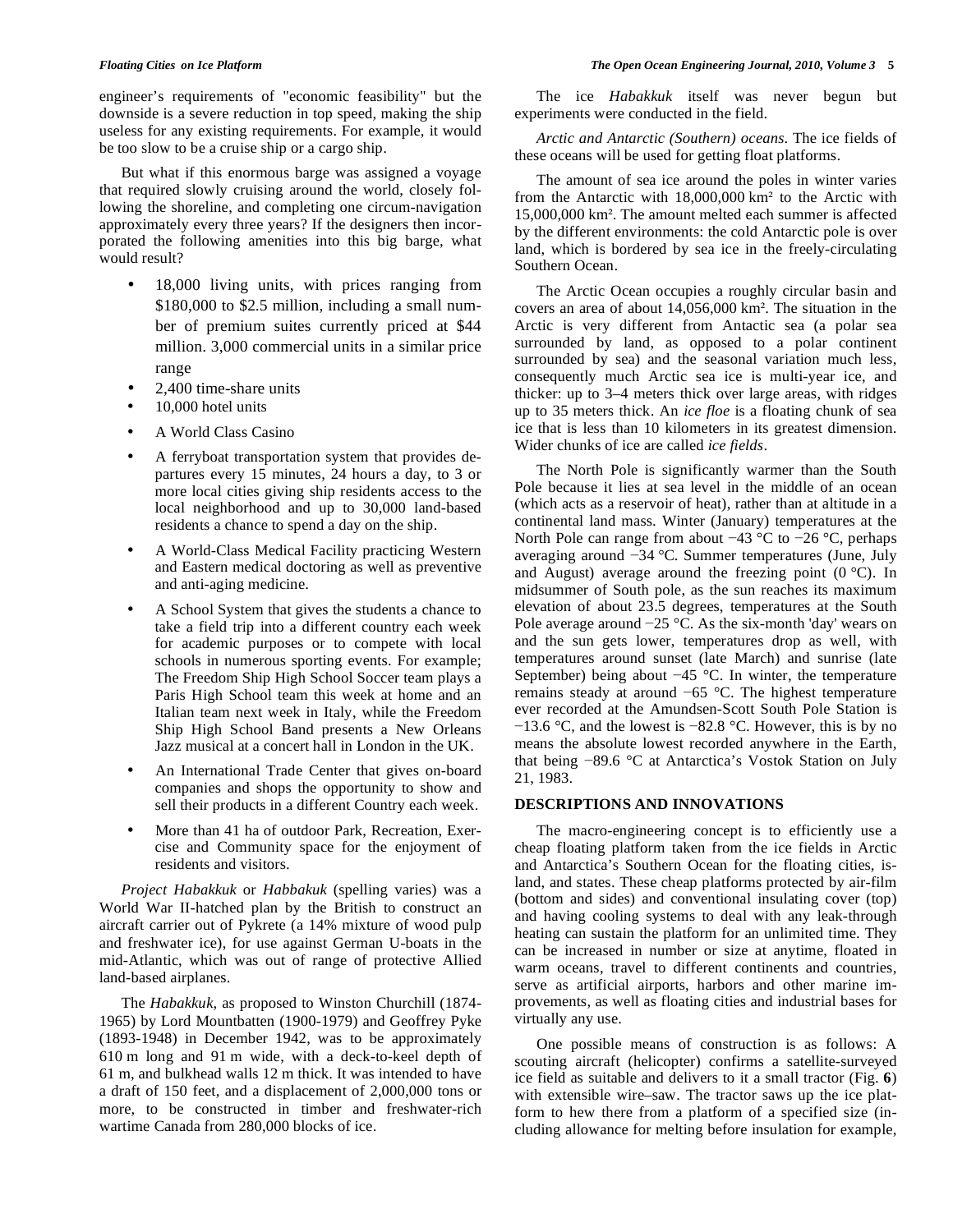

**Fig. (6).** Cutting of floating platform from ice field. *Notations*: **1** – ice field in arctic (Antarctic) ocean; **2** – small tractor with band-saw or slicing wiresaw; **3** – mechanical band saw or slicing wiresaw.

 $500 \times 500 \times 10$  m) (Fig. **7a**) and an ice-breaker ship tows this platform to open water. Here the platform is equipped with air-film covers, protected by from warm water on all sides. Platform is towed to a place where it will be provided for with final protection and other improvements; a suitable location for building the city or other floating improvement that it will come. One method of adding thermal protection of the ice is the following: The double film is submerged lower than the bottom of platform, moved under the platform (or the platform is moved over film) and filled with air. The air increases the lift force of platform and protects the bottom, sides and top of the platform from contact with warm water and air (Fig. **7b**, pointer 3). Simultaneously, the coolant fluid (it may be chilled air) flows through the cooling tubes 4 (Fig. **7b**) and keeps the ice at lower than melting, or indeed softening, point.

The top side of the platform may be covered with conventional heat protection and insulation means on top of which construction elements may be added (film, ground, asphalt, concrete plates, houses, buildings, gardens, airdrome runways, and so on).

The other method allows us to custom-produce ice of any thickness and composition, including ices of low density (high lift force). Thin plastic tubes are located under the icebottom to be (which may be isolated from circulation by a film barrier) and cold air (in the Polar Regions, or in winter, simple outdoor air) is blown through them. One freezes the water and produces an ice platform. The ice has a lower density and a high lift force (load capability) because the ice has internal channels (tubes) filled by air. We may evade spending energy for it in cold countries or in winter. The arctic (Antarctic) winter air has temperature of  $-40$  to about  $-50^{\circ}$ C. In the Arctic Ocean, seawater is useful as a heat source (having  $0^{\circ}$ C) which can heat the outer air up to -3-5 $^{\circ}$ C, turning an the air turbine, the turbine then turning the pump air ventilator. The corresponding estimation is in theoretical section. We can get the ice density of  $\gamma = 500 \text{ kg/m}^3$  having load capability of 500 kg/m<sup>3</sup> (the conventional ice has the lift force  $80 \text{ kg/m}^3$ ). For decreasing the ice density, macro-engineers may use cork filler material or other such available lowdensity matrix fillers.

In second method, we can produce platform from *Pykrete* (also known as *picolite*). That is a composite material made of approximately 14% sawdust (or, less frequently, wood pulp) and 86% water by weight then frozen, invented by Max Perutz. Pykrete has some interesting properties, notably

its relatively slow melting rate (due to low thermal conductivity), and its vastly improved strength and toughness over pure ice, actually closer to concrete, while still being able to float on water. Pykrete is slightly harder to shape and form than concrete, as it expands while freezing, but can be repaired and maintained from the sea's most abundant raw material.

The pykrete properties may be significantly improved by employing the cheapest available strong artificial fibers (such as basalt fibers, class or mineral wool, and others).

The composites made by mixing cork granules and cement have low thermal conductivity, low density and good energy absorption. Some of the property ranges of the composites are density  $(400-1500 \text{ kg/m}^3)$ , compressive strength (1–26 MPa) and flexural strength (0.5–4.0 MPa).

The platform of floating city has protection (walls) 6 (Fig. **8**) against stormy ocean waves, joints 7 (Fig. **8b**) which decrease the platform stress in storms, propellers for maneuvering and moving. The platform may also have an over it a filmic AD-Dome (Fig. **8b**, pointer 9) such as is offered in [2. 11]. This dome creates a warm constant "deck" temperature, protects the floating city from strong winds and storms.

# **SUMMARY OF INNOVATIONS**

- 1. Using a big natural ice platform for building large floating cities, islands and states.
- 2. Technology for getting these platforms from the natural ice fields (saw up).
- 3. Technology (artificial freezing without spending energy) for getting the artificial high lift force ice platform of any thickness (that means any load capability) from low density ice.
- 4. Composite material where ice is a matrix (base) and cork (or other material) as stuff.
- 5. Heat protection for natural ice fields by air film balloons.
- 6. Building the platforms from separated ice segments and connection them by joints.
- 7. It is offered the protection of the suggested platform by special double walls 6 (Fig. **8**) from ocean storm waves.
- Protection of the suggested platform by the special transparent film 9 (dome), (Fig. **8b**) and creating a constant temperature in the floating city, plus protection from strong winds and storm.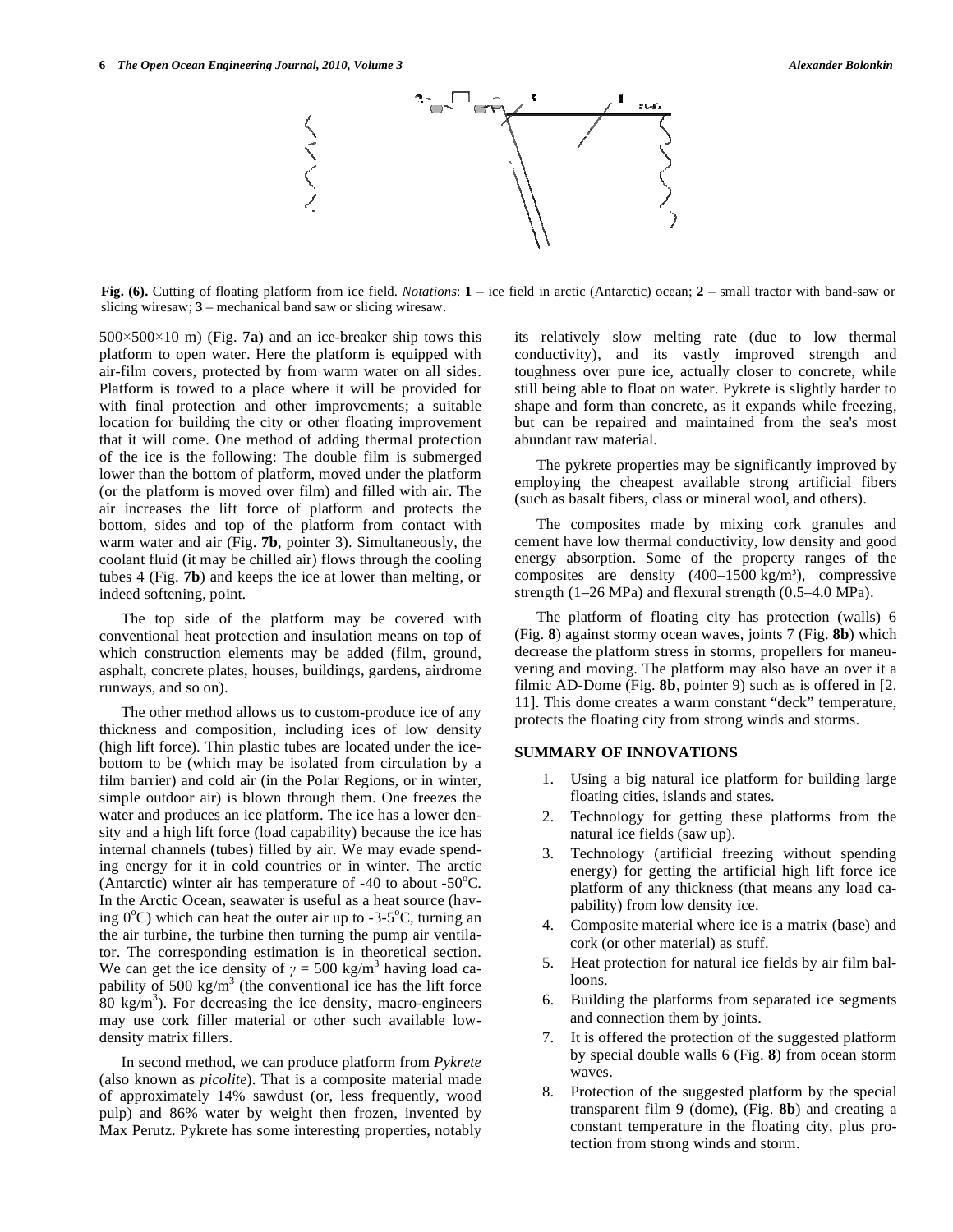

**Fig. 7.** Ice platform prepared for floating city. (**a**) Common view, (**b**) Cross-section of platform. *Notations*: 1 – ice; 2 – top heat protection; 3 – low (bottom) heat protection and floating support (inflatable air balloon); 4 – cooling tubes.

force (in water), life time, strength, chemical stability in water, reliability, and so on. The specific water lift force of matter  $(L_f)$  is difference between density of water  $(d_w)$  and density of platform matter (*dm*).

$$
L_f = d_w - d_m, \qquad (1)
$$

where all value are in  $\text{kg/m}^3$ .

Air is the cheapest material, having the most lift force. However it needs a strong cover (in vessels, balloons) which can significantly increase the cost of the installation. The other lack (disadvantage) of using air is loss of lift force in case of damage to its container.

Ice is a cheap substance. It may be mined, rather than of necessity built, into a ready-made floating platform. But it has a small buoyancy force and low melting temperature, which are lower then the temperature of ocean seawater. We can decrease these disadvantages by using special air balloons under the platform, heat protection materials and barriers and a refreezing system. If we initially produce the platform by custom freezing, we can produce the custom-



**Fig. (8).** Floating city on ice platform: (**a**) Open floating city, (**b**) Floating city closed by film. *Notations*: 5 – city; 6 – protection from ocean waves in storm; 7 – turning connection (joint) of separated ice platform; 8 – fully-rotation azimuth thruster propellers; 9 – film dome.

|  |  | Table 1. [12], p.331. Heat Transfer Data |
|--|--|------------------------------------------|
|--|--|------------------------------------------|

| Material           | Density,<br>kg/m <sup>3</sup> | <b>Thermal</b><br>Conductivity,<br>$\lambda$ , W/m $^{\circ}$ C | Heat<br>Capacity,<br>kJ/kg. °C |  |
|--------------------|-------------------------------|-----------------------------------------------------------------|--------------------------------|--|
| Concrete           | 2300                          | 1.279                                                           | 1.13                           |  |
| <b>Baked brick</b> | 1800                          | 0.758                                                           | 0.879                          |  |
| Ice                | 920                           | 2.25                                                            | 2.26                           |  |
| Snow               | 560                           | 0.465                                                           | 2.09                           |  |
| <b>Glass</b>       | 2500                          | 0.74                                                            | 0.67                           |  |
| Steel              | 7900                          | 445                                                             | 0.461                          |  |
| Air                | 1.225                         | 0.0244                                                          |                                |  |

### **THEORY OF ESTIMATION AND COMPUTATION**

**1. Material:** The important values and characteristics of candidate materials for floating platforms are their price, lift tailored, strong light ice having a high lift (buoyancy) force.

The other systems are metal or concrete constructions, filled by rock, foam plastic, aerocrete and so on. Their disadvantages are well known: A high cost and a huge procurement necessary for big installations (platforms).

Some materials and their properties are presented in Tables **1** and **2**.

As the reader will see, the air layer is the best heat insulator. We do not limit its thickness  $\delta$ .

**2. Computation of Heat Protection:** We use in our project the cheap natural ice platform variant.

The heat loss flow per 1  $m<sup>2</sup>$  by convection and heat conduction is (see [12]):

$$
q = k(t_1 - t_2) \quad \text{where} \quad k = \frac{1}{1/\alpha_1 + \sum_i \delta_i / \lambda_i + 1/\alpha_2},\tag{2}
$$

where *k* is heat transfer coefficient,  $W/m^2 K$ ;  $t_{1,2}$  are temperatures of the inter and outer multi-layers of the heat insulators,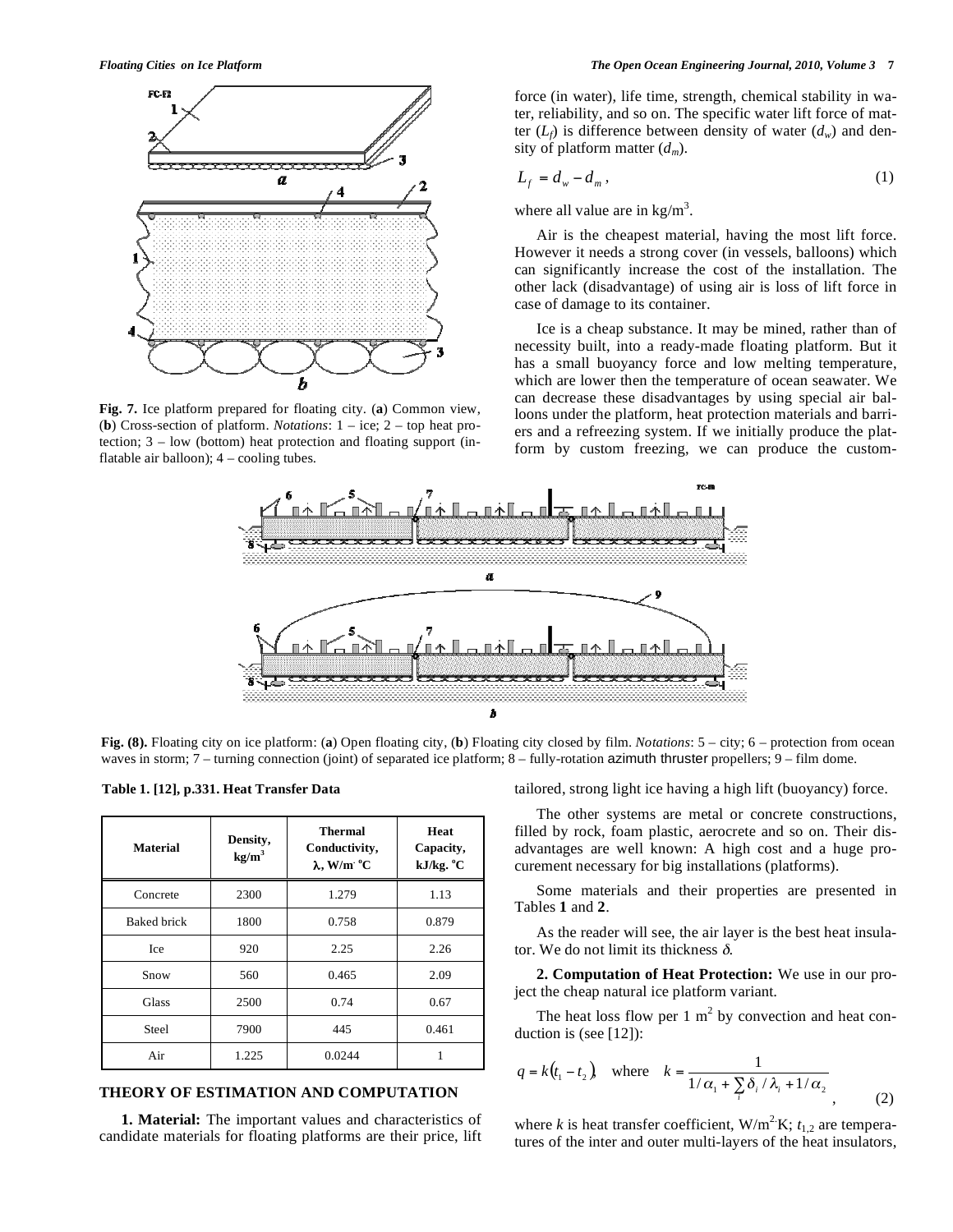#### **Table 2. [12], p. 465. Emittance, (Emissivity)**

| <b>Material</b>        | Temperature, $T^{\circ}C$ | Emittance, ε  |  |
|------------------------|---------------------------|---------------|--|
| <b>Bright Aluminum</b> | $50 + 500$ °C             | $0.04 - 0.06$ |  |
| Bright copper          | $20 \div 350$ °C          | 0.02          |  |
| Steel                  | $50^{\circ}$ C            | 0.56          |  |
| Asbestos board         | $20^{\circ}$ C            | 0.96          |  |
| Glass                  | $20 \div 100^{\circ}$ C   | $0.91 - 0.94$ |  |
| <b>Baked brick</b>     | $20^{\circ}$ C            | $0.88 - 0.93$ |  |
| Tree                   | $20^{\circ}$ C            | $0.8 - 0.9$   |  |
| Black vanish           | $40 \div 100$ °C          | $0.96 - 0.98$ |  |
| Tin                    | $20^{\circ}$ C            | 0.28          |  |

<sup>o</sup>C;  $\alpha_{1,2}$  are convention coefficients of the inter and outer multi-layers of heat insulators ( $\alpha = 30 \div 100$ ), W/m<sup>2</sup>K;  $\delta_i$  are thickness of insulator layers;  $\lambda_i$  are coefficients of heat transfer of insulator layers (see Table **1** Attn.), m. The magnitudes of  $\alpha$  are:

- 1) From water to metal wall  $\alpha = 5000 \text{ W/m}^2\text{K}$ .
- 2) From gas to wall  $\alpha = 100 \text{ W/m}^2\text{K}$ .
- 3) From heat isolator to air  $\alpha = 10 \text{ W/m}^2\text{K}$ .

For example, let us estimate the heat flow from water to the bottom surface of ice platform protected by the small air balloons.

Assume the average thickness of air balloons is  $\delta = 1$  m, the temperature of seawater at depth  $10 \text{ m}$  is  $10^{\circ}$ C. The heat flow from seawater to ice platform is

$$
k \approx \frac{\lambda}{\delta} = \frac{0.0244}{1} = 0.0244 \frac{W}{m^2 K};
$$
  
 
$$
q = k(t_2 - t_1) = 0.0244(10 - 0) = 0.244 \frac{W}{m^2 K}
$$

That ( 0.244  $\frac{W}{m^2 K}$ ) is a small value. This heat must be

carried away (deleted) by cooling liquids or other fluids (i.e., cooled and force-driven gases or mixtures of gases such as Earth's air circulated especially for that purpose).

Estimate now the heat flow from outside air to the platform's top surface protected by 0.1 m wood gasket and 0.4 m humid soil. The air temperature is  $25^{\circ}$ C.

$$
k \approx \frac{1}{\delta_1/\lambda_1 + \delta_2/\lambda_2} = \frac{1}{0.1/0.2 + 0.4/0.657} = 0.9,
$$
  

$$
q = k(t_2 - t_1) = 0.9 \cdot 25 = 22.5 \frac{W}{m^2 K}
$$

If we change the wooden gasket for an asbestos plate of exactly the same thickness, then the heat flow decreases to q  $= 17$  W/m<sup>2</sup>K. Places where are situated houses, buildings and other structured constructions having concrete bases will have  $q = 10 - 15$  W/m<sup>2</sup>K. Using the wools or air protection significantly decreases the head loss through top platform

surface. The average heat loss of top platform surface is about 15 W/m<sup>2</sup>K. If we insert the air black gap  $15 - 25$  cm, this heat loss decreases to  $1 - 2$  W/m<sup>2</sup>K. The side part of the floating platform may be protected the same as the bottom surface.

**3. Freezing of Platform:** The freezing of 1 kg water requires energy

$$
Q = c_p(t_2 - t_1) + \lambda_p \approx \lambda_p,
$$
\n(3)

where  $c_p = 4.19 \text{ kJ/kg}$ C is energy needed for cooling water in 1<sup>o</sup>C;  $\lambda_p = 334$  kJ/kg is energy needed for freezing 1 kg of water.

The energy needed for freezing may be received from the cold arctic air. That computed by equation

$$
Q = c_{p,a}(t_2 - t_1),
$$
\n(4)

Here  $c_{p,a} = 1$  kJ/kg**<sup>.</sup>**K for air.

The computation shows for freezing 1 kg water we need about 22 kg air in temperature -20 C. Every 1 kg air heated from -20 C to -5 C in ocean water absorbs about 15 kJ/kg in heat energy.

**4. Other Heat Flows:** The radiation heat flow per  $1 \text{ m}^2\text{s}$ of the service area computed by equations (5):

$$
q = C_r \left[ \left( \frac{T_1}{100} \right)^4 - \left( \frac{T_2}{100} \right)^4 \right],
$$
  
where  $C_r = \frac{c_s}{1/\varepsilon_1 + 1/\varepsilon_2 - 1}, \quad c_s = 5.67 \left[ \frac{W}{m^2 K^4} \right]$  (5)

where  $C_r$  is general radiation coefficient,  $\varepsilon$  are black body rate (Emittance) of plates;  $T$  is temperatures of plates,  $\mathrm{K}$ .

The radiation flow across a set of the heat reflector plates is computed by equation

$$
q = 0.5 \frac{C_r'}{C_r} q_r, \qquad (6)
$$

where  $C'_r$  is computed by equation (5) between plate and reflector.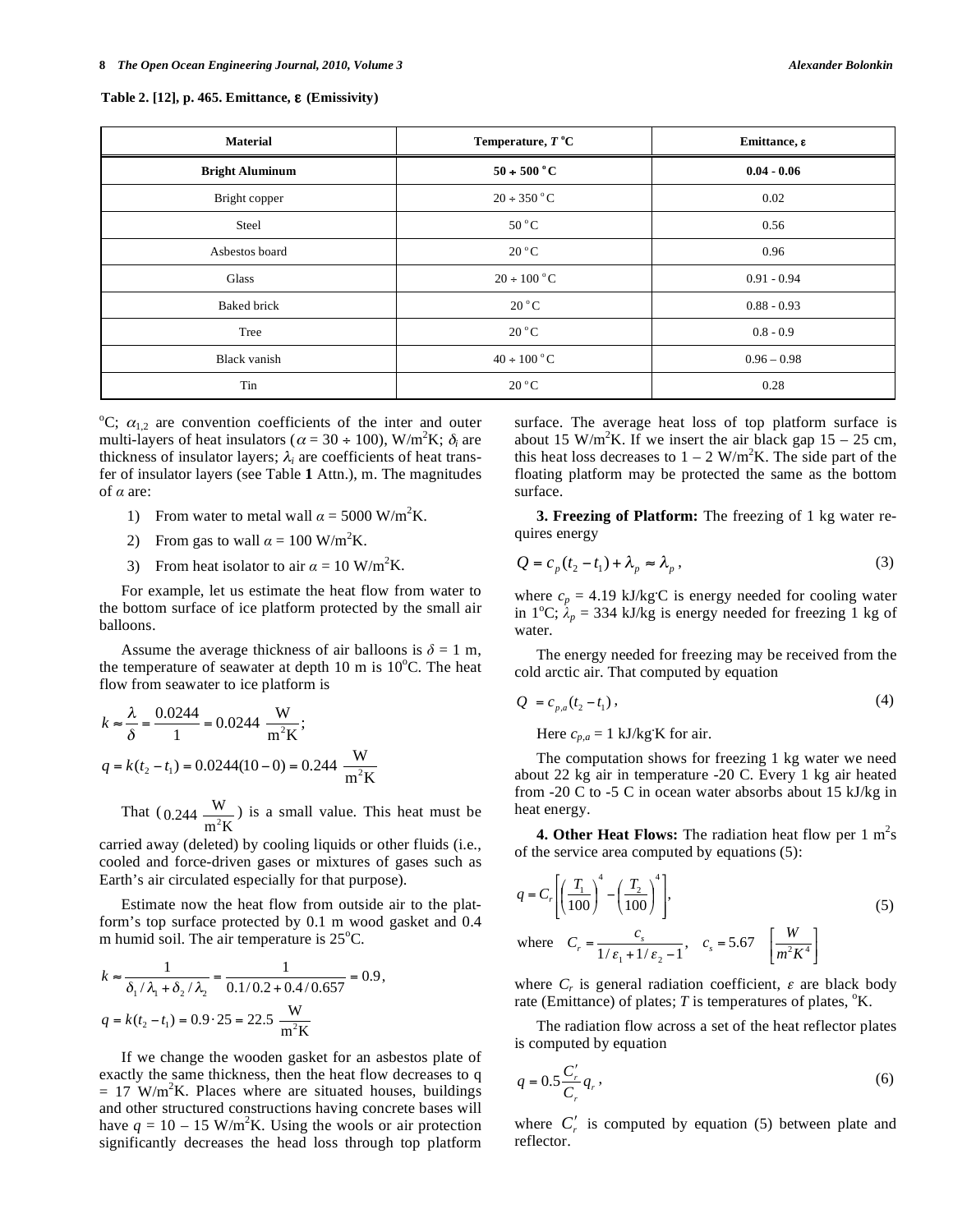#### **Table 3. Average Cost of Material (2005-2007)**

| <b>Material</b>                                                  | <b>Tensile</b><br>Stress, MPa | Density,<br>g/cm <sup>3</sup> | Cost<br><b>USD \$/kg</b> |  |
|------------------------------------------------------------------|-------------------------------|-------------------------------|--------------------------|--|
| Fibers:                                                          |                               |                               |                          |  |
| Glass                                                            | 3500                          | 2.45                          | 0.7                      |  |
| Kevlar 49, 29                                                    | 2800                          | 1.47                          | 4.5                      |  |
| PBO Zylon AS                                                     | 5800                          | 1.54                          | 15                       |  |
| PBO Zylon HM                                                     | 5800                          | 1.56                          | 15                       |  |
| Boron                                                            | 3500                          | 2.45                          | 54                       |  |
| $\rm SIC$                                                        | 3395                          | $3.2\,$                       | 75                       |  |
| Saffil $(5\%$ SiO <sub>2</sub> +Al <sub>2</sub> O <sub>3</sub> ) | 1500                          | 3.3                           | 2.5                      |  |
| <b>Matrices:</b>                                                 |                               |                               |                          |  |
| Polyester                                                        | 35                            | 1,38                          | $\overline{c}$           |  |
| Polyvinyl                                                        | 65                            | 1.5                           | $\mathfrak{Z}$           |  |
| Aluminum                                                         | 74-550                        | 2.71                          | $\sqrt{2}$               |  |
| Titanum                                                          | 238-1500                      | 4.51                          | 18                       |  |
| Borosilicate glass                                               | 90                            | 2.23                          | $0.5\,$                  |  |
| Plastic                                                          | 40-200                        | $1.5 - 3$                     | $2 - 6$                  |  |
| <b>Materials:</b>                                                |                               |                               |                          |  |
| Steel                                                            | $500 - 2500$                  | 7.9                           | $0.7 - 1$                |  |
| Concrete                                                         | $\overline{a}$                | 2.5                           | 0.05                     |  |
| Cement (2000)                                                    | $\overline{\phantom{a}}$      | 2.5                           | $0.06 - 0.07$            |  |
| <b>Melted Basalt</b>                                             | 35                            | 2.93                          | 0.005                    |  |

As the reader sees, the air layer is the best heat insulator. We do not limit its thickness  $\delta$ .

The thickness of the dome envelope, its sheltering shell of film, is computed by formulas (from equation for tensile strength):

$$
\delta_1 = \frac{Rp}{2\sigma}, \quad \delta_2 = \frac{Rp}{\sigma}, \tag{7}
$$

where  $\delta_1$  is the film thickness for a spherical dome, m;  $\delta_2$  is the film thickness for a cylindrical dome, m; *R* is radius of dome, m; *p* is additional pressure into the dome,  $N/m^2$ ;  $\sigma$  is safety tensile stress of film,  $N/m^2$ .

For example, compute the film thickness for dome having radius *R* = 100 m, additional air pressure *p* = 0.01 atm (*p*  $= 1000 \text{ N/m}^2$ ), safety tensile stress  $\sigma = 50 \text{ kg/mm}^2$  ( $\sigma =$  $5 \times 10^8$  N/m<sup>2</sup>), cylindrical dome.

$$
\delta = \frac{100 \times 1000}{5 \times 10^8} = 0.0002 \, m = 0.2 \, mm \tag{8}
$$

The dynamic pressure from wind is

$$
p_w = \frac{\rho V^2}{2},\tag{9}
$$

where  $\rho = 1.225 \text{ kg/m}^3$  is air density; *V* is wind speed, m/s.

For example, a storm wind with speed  $V = 20$  m/s (72) km/h), standard air density is  $\rho = 1.225$  kg/m<sup>3</sup>. Then dynamic pressure is  $p_w = 245 \text{ N/m}^2$ . That is four time less than internal pressure  $p = 1000 \text{ N/m}^2$ . When the need arises, sometimes the internal pressure can be voluntarily decreased, bled off.

**5. Properties and Cost of Material:** The cost some material are presented in Table **3** (2005-2007). Properties are in Table **4**. Some difference in the tensile stress and density are result the difference sources, models and trademarks.

# **MACRO-PROJECTS**

The estimation of different variants of floating platforms is presented in Table **5**.

The estimation cost of 1  $m<sup>2</sup>$  of the platform in the contemplated "Freedom Ship" (the cost of cabins are included) is  $$33,100/m<sup>2</sup>$  (2002). At the present time (2008) this cost has increased by a factor of two times more. Average cost of 1 m<sup>2</sup> of apartment in many cities is about \$1000/m<sup>2</sup> (USD).

## **DISCUSSION**

Advantages and disadvantages of the speculated method.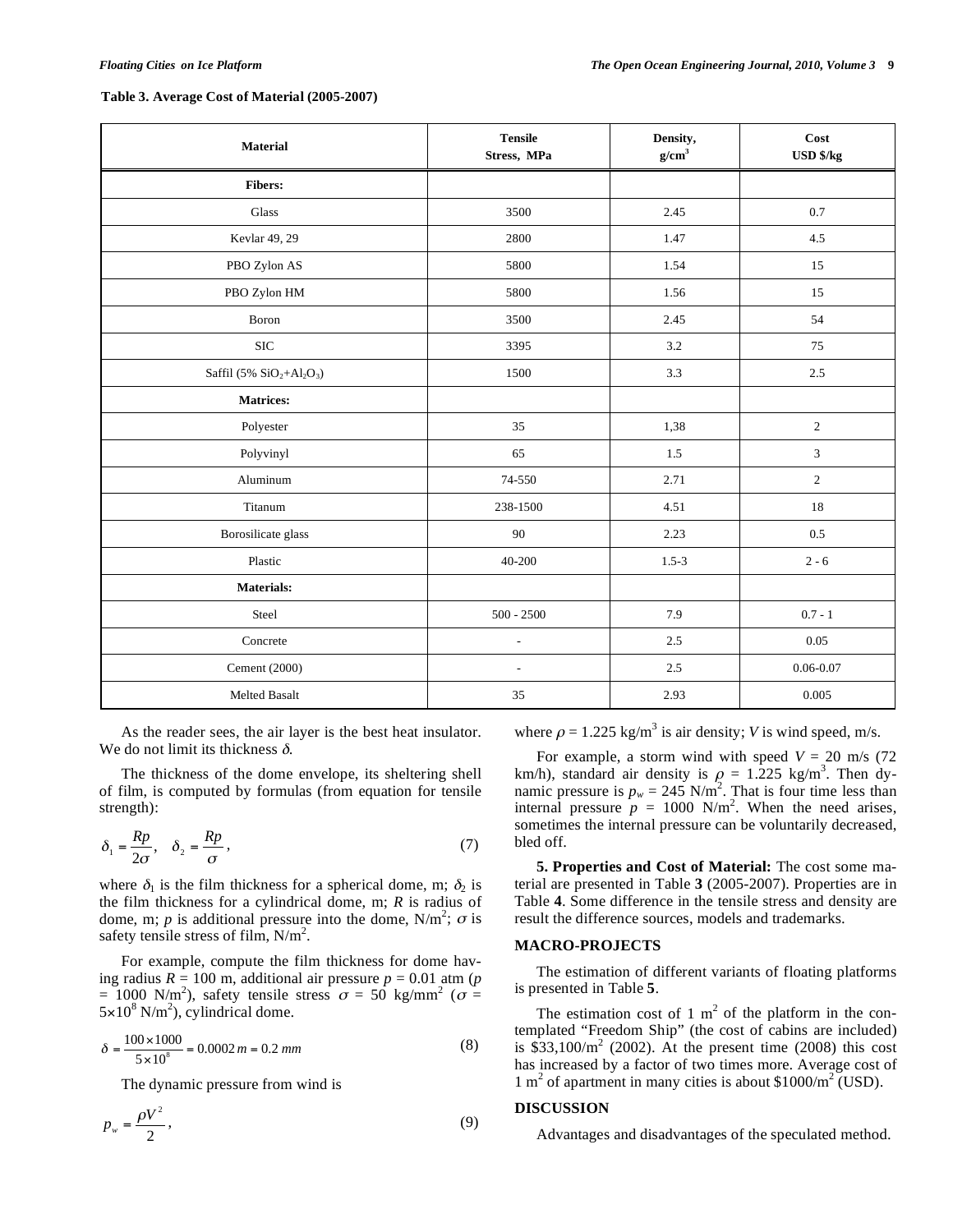## **Table 4. Material Properties**

| <b>Material</b>            | <b>Tensile</b><br><b>Strength</b> | <b>Density</b><br>g/cm <sup>3</sup> |                     | <b>Tensile</b><br><b>Strength</b> | <b>Density</b><br>g/cm <sup>3</sup> |
|----------------------------|-----------------------------------|-------------------------------------|---------------------|-----------------------------------|-------------------------------------|
| <b>Whiskers</b>            | $kg/mm^2$                         |                                     | <b>Fibers</b>       | kg/mm <sup>2</sup>                |                                     |
| $AlB_{12}$                 | 2650                              | 2.6                                 | QC-8805             | 620                               | 1.95                                |
| B                          | 2500                              | 2.3                                 | TM9                 | 600                               | 1.79                                |
| $B_4C$                     | 2800                              | 2.5                                 | Allien 1            | 580                               | 1.56                                |
| TiB <sub>2</sub>           | 3370                              | 4.5                                 | Allien 2            | 300                               | 0.97                                |
| SiC                        | 1380-4140                         | 3.22                                | Kevlar or Twaron    | 362                               | 1.44                                |
| <b>Material</b>            |                                   |                                     | Dynecta or Spectra  | 230-350                           | 0.97                                |
| Steel prestressing strands | 186                               | 7.8                                 | Vectran             | 283-334                           | 0.97                                |
| Steel Piano wire           | 220-248                           |                                     | E-Glass             | 347                               | 2.57                                |
| Steel A514                 | 76                                | 7.8                                 | S-Glass             | 471                               | 2.48                                |
| Aluminum alloy             | 45.5                              | 2.7                                 | <b>Basalt</b> fiber | 484                               | 2.7                                 |
| Titanium alloy             | 90                                | 4.51                                | Carbon fiber        | 565                               | 1,75                                |
| Polypropylene              | $2 - 8$                           | 0.91                                | Carbon nanotubes    | 6200                              | 1.34                                |

Source: Howatsom A.N., Engineering Tables and Data, p.41.

**Table 5. Estimation of Different Variants of Floating Platforms** 

| #              | <b>Type of Floating Platform</b>                                    | Height,<br>m | $Cost,*$<br>$\frac{\mathrm{s}}{\mathrm{m}^2}$ | Life<br>Time,<br>Year | Load<br>Capacity,<br>$\text{ton/m}^2$ | Main-<br>tains,<br>$\gamma/m^2$ year | <b>Draught</b><br>m | Mass of<br>Platform,<br>$\text{ton/m}^2$ | Cooling<br>Energy,<br>$W/m^2$ |
|----------------|---------------------------------------------------------------------|--------------|-----------------------------------------------|-----------------------|---------------------------------------|--------------------------------------|---------------------|------------------------------------------|-------------------------------|
| 1              | Air-steel cylinder with steel<br>walls                              | 10           | 100                                           | $30 - 50$             | 7                                     | $\mathbf{1}$                         | 7.6                 | 0.6                                      |                               |
|                |                                                                     | 20           | 200                                           |                       | 17                                    | 2                                    | 18.2                | 1.2                                      | $\mathbf{0}$                  |
|                | Steel cubs with net walls and                                       | 10           | 150                                           |                       | $\tau$                                | 2                                    | 7.5                 | 0.5                                      |                               |
| $\overline{2}$ | air balloons                                                        | 20           | 300                                           | $40-60$               | 17                                    | $\overline{4}$                       | 18                  | 1                                        | $\theta$                      |
| 3              | Steel cubs with net walls and<br>foam plastic filler                | 10           | 150                                           |                       | 7                                     | $\mathbf{1}$                         | 7.6                 | 0.6                                      |                               |
|                |                                                                     | 20           | 130                                           | $40 - 60$             | 17                                    | 2                                    | 18.2                | 1.2                                      | $\theta$                      |
|                | Concrete empty cub with<br>walls $0.1m$ , $100$ \$/ton              | 5            | 400                                           | $100 -$               | 2.4                                   | 0.5                                  | $\overline{4}$      | 1.6                                      |                               |
| $\overline{4}$ |                                                                     | 10           | 800                                           | 200                   | 6                                     | 1                                    | 9.2                 | 3.2                                      | $\Omega$                      |
|                | Aero Crete                                                          | 10           | 220                                           | $100 -$               | $\overline{4}$                        | $\mathbf{1}$                         | 9                   | 6                                        |                               |
| 5              | $\gamma = 500 \text{ kg/m}^3$                                       | 20           | 440                                           | 200                   | $\overline{7}$                        | 2                                    | 17                  | 17                                       | $\mathbf{0}$                  |
|                | Ice and 1 m air heat protection<br>in bottom                        | 5            | $\overline{2}$                                | $\infty$              |                                       | 4                                    | 5                   | $\overline{4}$                           | 2 W/m <sup>2</sup>            |
| 6              |                                                                     | 10           | 3                                             |                       | $\overline{c}$                        | 6                                    | 10                  | 8                                        | 2 W/m <sup>2</sup>            |
| $\overline{7}$ | Air ice, $\gamma = 500 \text{ kg/m}^3$ and 1 m<br>air heat protect. | 20           | $\overline{4}$                                | $\infty$              | 9                                     | 5                                    | 19                  | 10                                       | 2 W/m <sup>2</sup>            |
|                |                                                                     | 30           | 6                                             |                       | 15                                    | 10                                   | 30                  | 15                                       | 2 W/m <sup>2</sup>            |

\* Only material.

# **ADVANTAGES**

1. The offered method is cheapest by tens-to-hundreds of times relative to conventional shipbuilding operations, and beats nearly all but the remotest and most valueless land for cheapness as a construction substrate—yet the product may be relocated to within meters from some of the most valuable real estate

on Earth—i.e., docked in Tokyo's Bay (Japan) or near the New York City island borough of Manhattan (USA) or close to China's economically booming Shanghai.

2. Unlimited area enlargement of usable region is technically possible.